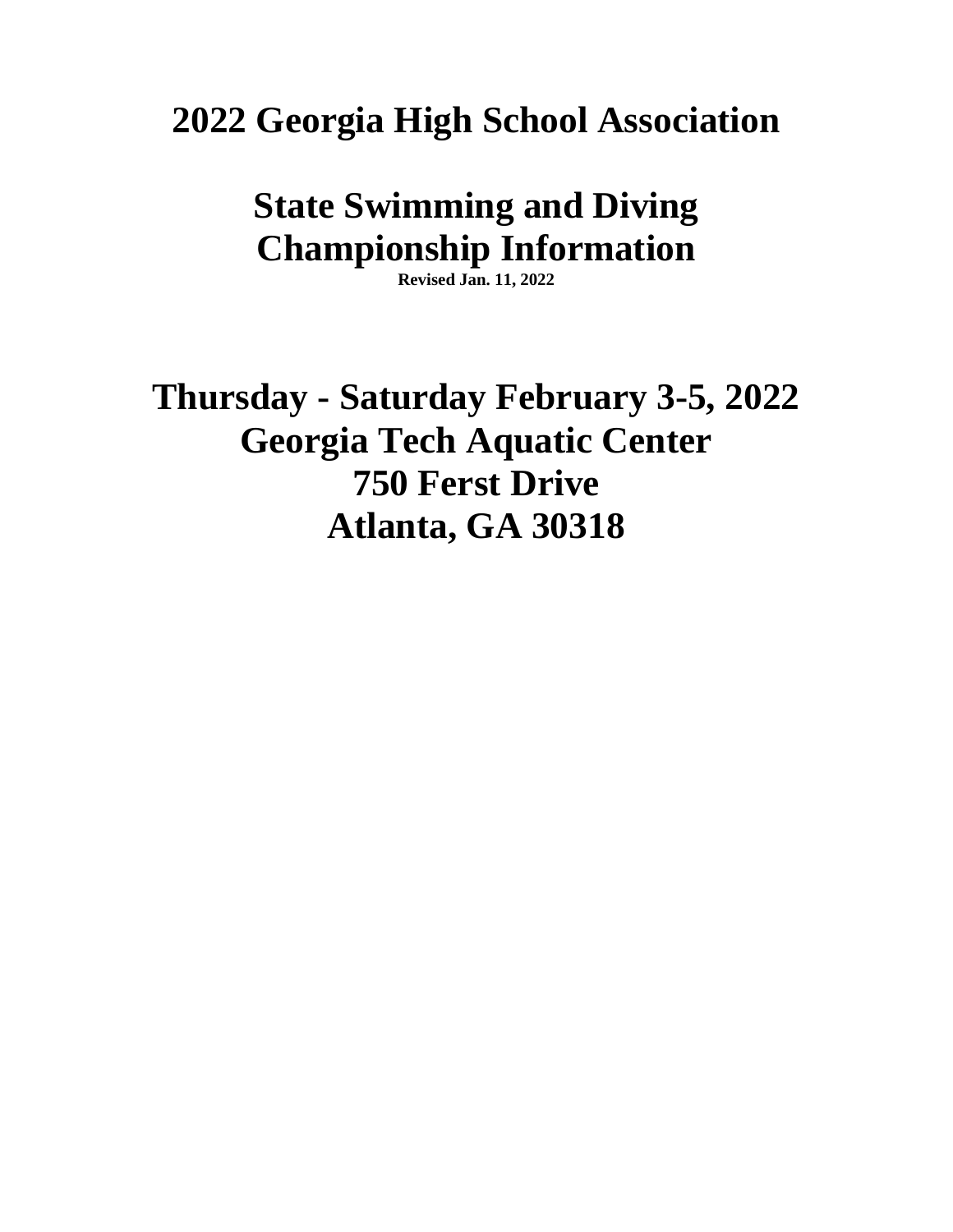#### **Table of Contents**

| I.     | <b>Meet Information – Dates and Session Times</b>          | 3         |
|--------|------------------------------------------------------------|-----------|
| П.     | <b>Location, Contacts, Warmup Procedures</b>               | 4         |
| Ш.     | <b>COVID Protocols</b>                                     | $4 - 5$   |
| IV.    | <b>Timing Equipment and Relay Takeoff Specifications</b>   | 4         |
| V.     | <b>Team Areas and Team Check In and Arrival</b>            | $5-6$     |
| VI.    | <b>Deck and Venue Traffic Flow</b>                         | 6         |
| VII.   | <b>Team Area and Setup</b>                                 | 6         |
| VIII.  | <b>Credentials and Certified Coaches</b>                   | 7         |
| IX.    | <b>Coaches' Credentials and Meeting</b>                    | 7         |
| Х.     | <b>Time Standards, Proof of Performance, Entry Process</b> | $7 - 8$   |
| XI.    | <b>Entry Deadline and Entry Limits</b>                     | $7 - 8$   |
| XII.   | <b>Awards and Scoring</b>                                  | 8         |
| XIII.  | <b>Entry Fees and Heat Sheets</b>                          | 8         |
| XIV.   | <b>Spectator Procedures - NO SPECTATORS IN 2021</b>        | 8         |
| XV.    | <b>Live Streaming</b>                                      | 8         |
| XVI.   | <b>Concessions and Hospitality</b>                         | 9         |
| XVII.  | <b>Parking</b>                                             | $9 - 10$  |
| XVIII. | <b>GHSA Merchandise</b>                                    | 10        |
| XIX.   | <b>Officials</b>                                           | 10        |
| XX.    | <b>Photography and Videography</b>                         | $10 - 11$ |
| XXI.   | <b>Driving Directions</b>                                  | 11        |
| XXII.  | <b>Hotel Accommodations</b>                                | $11 - 12$ |
| XXIII. | <b>Facility/Parking Diagrams and Maps</b>                  | $13 - 16$ |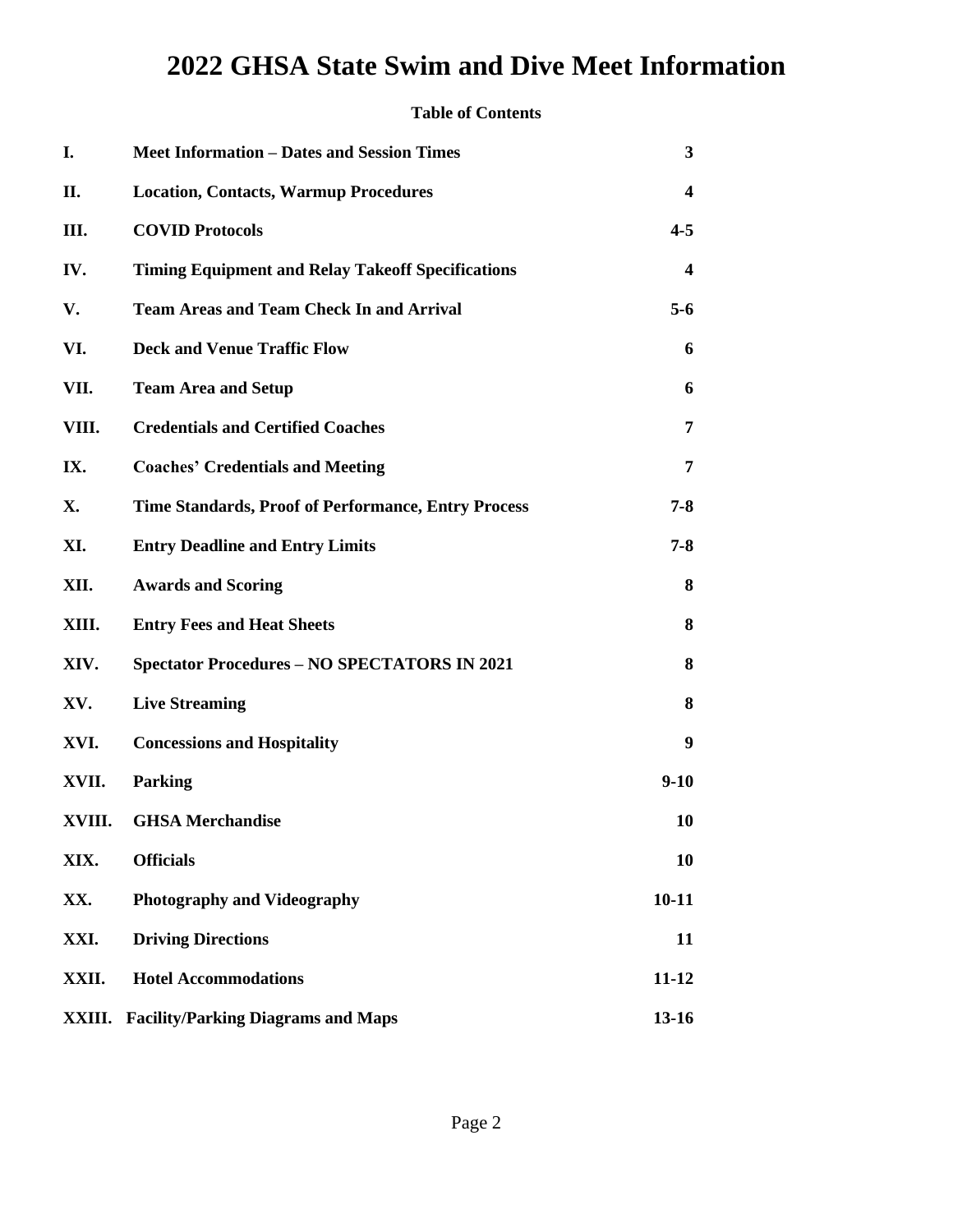The GHSA is pleased to host the 2022 State Swimming and Diving Championships at the Georgia Tech Aquatic Center. Below you will find some useful information about the meet, including dates, deadlines, accommodations, and other useful information. This info will also be posted on the GHSSCA and GHSA websites (ghssca.com and ghsa.net). Please make sure you familiarize yourselves with this information prior to the meet.

**WHAT:** The 2022 GHSA State Swimming and Diving Championships. This meet is governed and sanctioned by the Georgia High School Association and the rules of the National Federation of High Schools (NFHS). This is an observed meet by United States Swimming and Georgia Swimming LSC. This year's meet will be a prelim/final format with divisional scoring through 20 places in all events for classes 1-3A, 4-5A, 6A and 7A.

#### **WHEN: ALL TIMES AND SCHEDULE ARE SUBJECT TO CHANGE**

**Thursday, February 3, 2022**

7:30-8:15 a.m. 1-5A Girls Warm-Up 8:30-10:30 a.m. 1-5A Girls Diving 10:30-11:15 a.m. 1-5A Boys Warm-Up 11:15 a.m. -1:30 p.m. 1-5 Boys Diving 1:30-2:15 p.m. 6-7A Girls Warm-Up 2:15-3:45 p.m. 6-7A Girls Diving 3:45-4:30 p.m. 6-7A Boys Warm-Up 4:30-6:15 p.m. 6-7A Boy Diving

**Boys will dive first in the odd numbered years, girls will dive first in the even numbered years.**

#### **Friday, February 4, 2022**

8:00 am – 9:25 am – 1-5A Swimming Warmup  $9:30$  am  $-1:00$  pm  $-1-5A$  Swimming Prelims 4:30 pm – 6:00 pm – 6-7A Swimming Warmup 6:00 pm – 8:45 pm – 6-7A Swimming Prelims

Prelims will be conducted in two 10 lane courses. The boys events will swim in the west pool (by the main scoreboard) and the girls will swim in the east pool by the diving well). Finals will be swum in one 10 lane course, the east pool.

#### **Saturday, February 5, 2022**

| $9:30$ am $-10:55$ am | 1-5A Swimming Finals Warm-up  |
|-----------------------|-------------------------------|
| $11:00$ am $-3:30$ pm | 1-5A Swimming Finals          |
| 4:30 pm $-$ 5:55 pm   | 6-7 A Swimming Finals Warm-up |
| 6:00 pm $-10:00$ pm   | 6-7 A Swimming Finals         |

For all sessions teams will have a scheduled arrival time window, early arriving teams will NOT be allowed into the building until their scheduled check-in time.

**WHERE:** Georgia Tech Campus Recreation Center Aquatic Center, 750 Ferst Drive, Atlanta, GA 30318. The Georgia Tech Aquatic Center is a ten lane 50 meter x 25 yard 10 lane pool, this is a flat wall pool on finish and turn ends. Preliminaries for swimming will be conducted in two 10 lane courses. One pool will have all girl's events and one pool will have all boys events. The diving well will be available for warmup/warmdown during prelims. For finals there will be a 10 lane warm-up/warm-down pool available at all times prior to and during finals competition. The facility includes and active matrix scoreboard that will include athlete names for each event. The facility includes an Omega Quantum timing system with touchpads and relay takeoff equipment. Relay takeoff equipment is calibrated according to Omega Timing specifications, any relay takeoff exchange up to -.03 sec is considered a legal exchange. NFHS rules will be applied for relay exchange judging. There is stadium seating for 1900 spectators.

**MEET DIRECTOR:** Franke Marsden, 404-664-3975, fmarsden@atlantaswimming.com.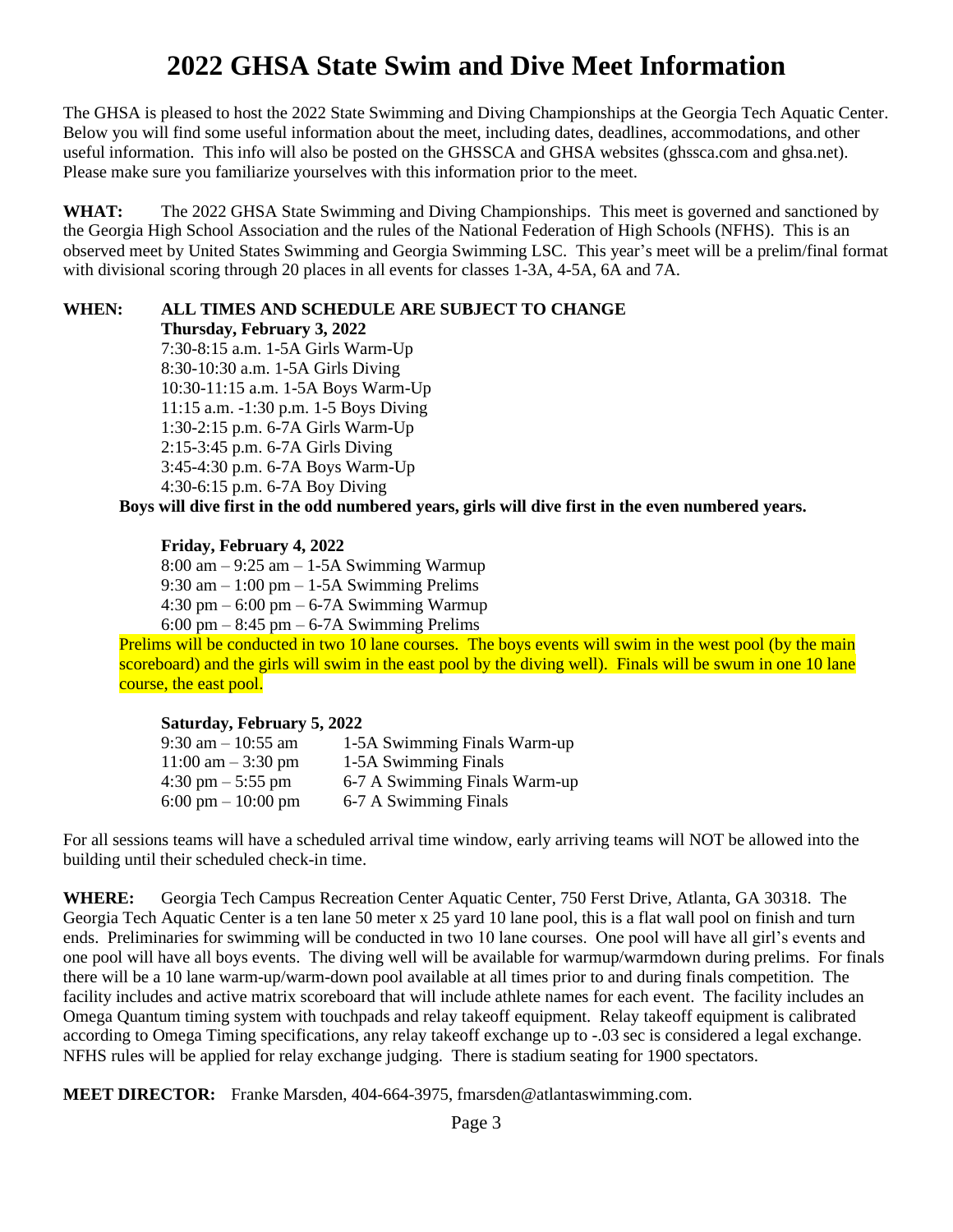#### **DIVING CONTACT:** Vicky Tuymer Sanchez 678-860-8002, [GHSA\\_diving@hotmail.com](mailto:GHSA_diving@hotmail.com) GHSA CONTACTS: Andy Cowart 478-457-7195[, andycowart@windstream.net](mailto:andycowart@windstream.net) **REFEREE**

#### **WARMUP/WARMDOWN:**

SWIMMING WARMUPS: The competition pool will be available to all schools for their respective sessions for scheduled warm-ups. Scheduled warmup times will be posted on ghssca.com no later than the Monday prior to the meet at noon.

All swimming warmups are to be conducted according to NFHS safety rules with feet first entry only. We will designate one way sprint lanes to allow for use of the blocks in those lanes only. All warmups must be supervised by a coach. The diving well will serve as the warmup-warmdown pool will be available at all times during scheduled team warm-ups, as well as throughout prelim competition. During finals the diving well will possibly not be available for warmup.

1-5A DIVING WARMUPS: The boards will be open for warmup from  $7:30$  am  $-8:15$  am for boys and approximately 10:30 am – 11:15 am on Thursday for girls. Divers not currently competing should not come into the building until close to their warmup and competition time and must remain in the spectator gallery until it is time for their session to warmup and compete.

6-7 A DIVING WARMUPS: The boards will be open for warmup immediately after the conclusion of the 1-5A Diving on Thursday. 6-7A Divers should not enter the building until close to their warmup and competition times and MUST remain in the spectator gallery until the 1-5A divers are finished.

#### **MASKS:**

Masks are not required for the facility, but are strongly advised to be worn by any unvaccinated persons.

#### **ARRIVE ATTIRED:**

Locker facilities are limited, we request that swimmers and divers arrive in their suits (under their clothes or warmups) to limit the need for locker room usage.

#### **POOL ACCESS AND TEAM CHECK-IN:**

#### **FOR SWIMMING -**

Teams will be able to pick up their team packets either on Thursday, Feb 3 after 9 am at the pool during diving. If you do not pick up your team pack on Thursday you MUST pick it up on the day of your event at 711 Marietta St., this is a location away from the pool and not located at the Campus Recreation Center, please see the map below to get an idea of that location. This is a large parking lot where teams may drive up and get their team packets with their credentials. Please note, this check in area is not located in the normal place where teams have checked in for prior state meets. Teams only have to pick up their team pack once, credentials for boys and girls will be in one team pack. Be sure to build an extra few minutes into your travel plans to accommodate this change..

Teams should NOT go immediately to the Atlhtete/Entry at the Campus Recreation Center (CRC)/Pool as the team packs will not be there. Once teams have collected their team packs, they can then proceed to the Athlete Dropoff Area and Team Entrance at the REAR of the CRC on Tech Parkway. Do NOT go to the front entrance of the facility that has been was used in 2021. The front entrance to the building will be for SPECTATORS ONLY.

At check in your team will receive their meet pack including the following: team credentials, parking pass, heat sheets and relay cards as well as pay your entry fees if you have not done so already. At check in, all teams must sign for their team packs and provide final confirmation their listed roster of team personnel is accurate. This certifies that all members of the coaching staff are properly qualified to attend the meet and have met all required GHSA certifications. **Team check in will be done during a scheduled window for each team. Do not try to arrive early for team check**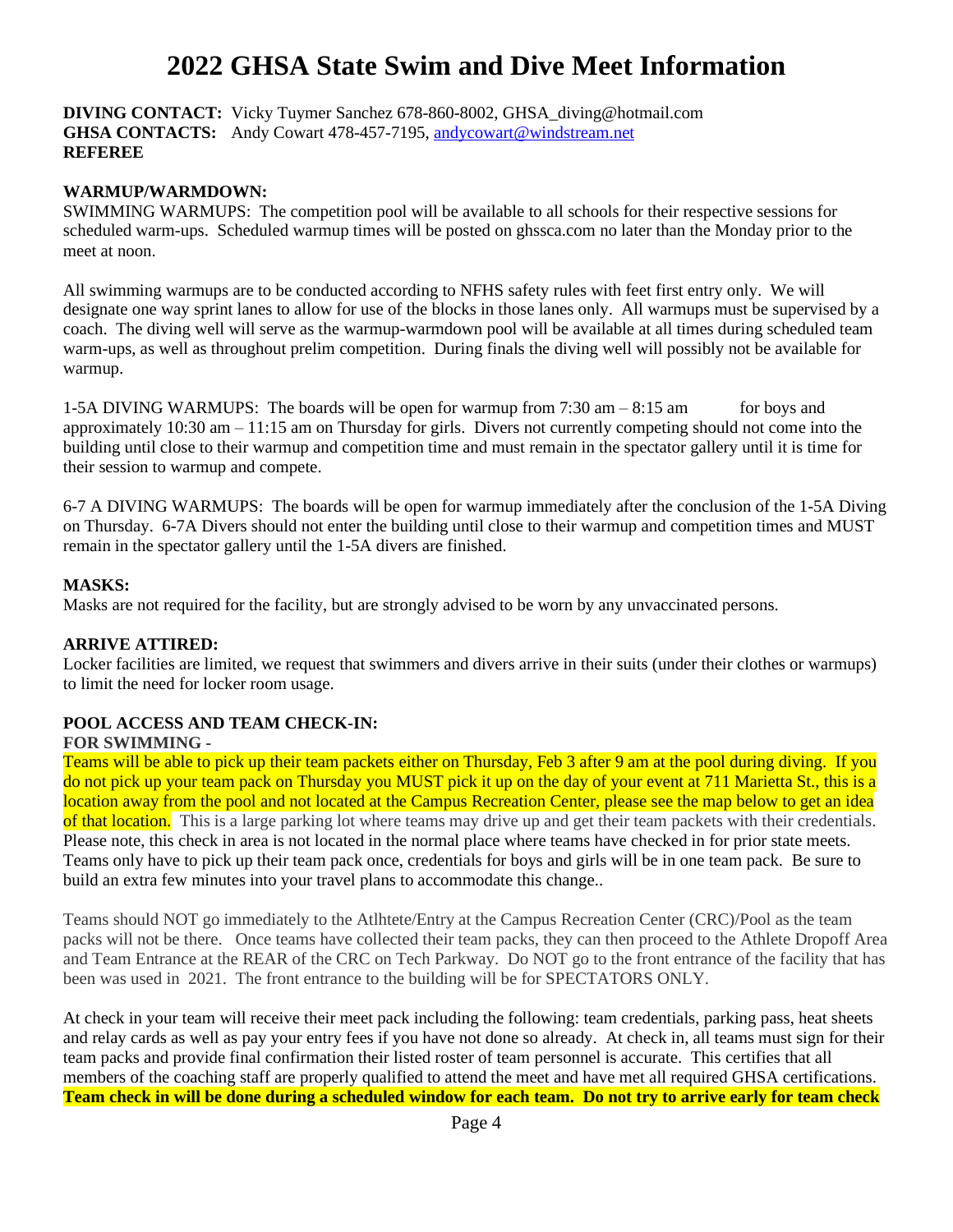**in, you will not be allowed in the building until your scheduled time. You will have to wait outside (no matter how miserable it is) until your scheduled building entry time. Plan your transportation accordingly.** The scheduled check in times for teams will be posted on ghssca.com no later than the Monday prior to the meet at noon.

Team check in will be available until the start time of each swimming session, after that time, all remaining teams will be checked in at the Athlete Entry location located at the REAR of the CRC on Tech Parkway. This will only apply for teams arriving after competition begins.

All athletes/teams must enter the venue via the REAR entrance to the Campus Recreation Center on Tech Parkway. No teams will be allowed to enter the venue via the front (Ferst Drive) entrance we used in 2021, that entrance will be for SPECTATORS ONLY. Teams are requested to come through the Athlete Entry location as **one team** with a coach to supervise the arrival process. **Everyone should have a credential in hand or visibly displayed when entering the building.** Have a plan and location to meet any of your athletes who will not be traveling with your team and will be dropped off by a parent. Please do not instruct your swimmers to arrive and enter the building whenever or wherever they like. Unaccompanied athletes will NOT be allowed into the building. Please go to your designated team area and remain there until your scheduled warmup time.

**FOR DIVING –** Teams must enter the venue via the REAR entrance to the Campus Recreation Center on Tech Parkway. No teams will be allowed to enter the venue via the front (Ferst Drive) entrance we used in 2021, that entrance will be for SPECTATORS ONLY. Teams are requested to come through the Athlete Entry location as **one team** with a coach to supervise the arrival process. into the building to receive their team packs and credentials for your divers.

A list of your credentialed personnel (coaches, athletes, and managers, will be posted on ghssca.com by the Monday of the meet. Please review this list for any omissions and notify the meet director as soon as possible so that your check-in can run as smoothly as possible. **Athletes or coaches not on this list will not receive a credential and will not be allowed in the venue**.

**TEAM CHECK IN SCHEDULE:** Teams will NOT be allowed into the building prior to their scheduled check in time. Teams arriving early will be required to wait OUTSIDE the building until the listed Earliest Check in Time. Please plan your transportation and arrival accordingly.

**TEAM AREAS:** Each team will be assigned a specific seating location, either on the deck or in a reserved section and row in the spectator area and must sit in that section for the meet. Do not sit in a seat unless it is specifically designated for your team. Athletes and coaches should remain in their team areas at all times unless they are going to the deck to compete in a race. **The athlete seating area is for ATHLETES ON YOUR STATE MEET ROSTER and TEAM PERSONNEL ONLY, please do not allow parents/spectators or non-competing students to sit with your team. Conversely, athletes and team personnel should NOT sit in the spectator sections, those are for paid spectators only.** 

Teams located in any areas may NOT bring tents, grills, flat screen televisions of any kind into the facility. Teams are NOT ALLOWED to bring large coolers or other items into those seating areas, smaller coolers or bags that fit underneath one of the seats in the stands are permitted, but items larger than that are not permitted. Teams are welcome to bring team signs, but we request you use blue painter's tape or zip ties only to hang your team signs. Please do not use masking, scotch, athletic or duct tape to hang your signs. Damage caused by use of anything, but blue painter's tape will be the responsibility of the offending school.

**ATHLETES ON DECK AND TRAFFIC FLOW ON DECK:** There is a limit to the number of bodies allowed on the deck your cooperation with this process will help us stay in compliance with these guidelines. Athletes seated upstairs must come to the deck via the stairs at the back of the spectator area, NOT the stairs inside the spectator gallery by the scoreboard. From there they can access the downstair back hallway to access the deck. Please see the diagram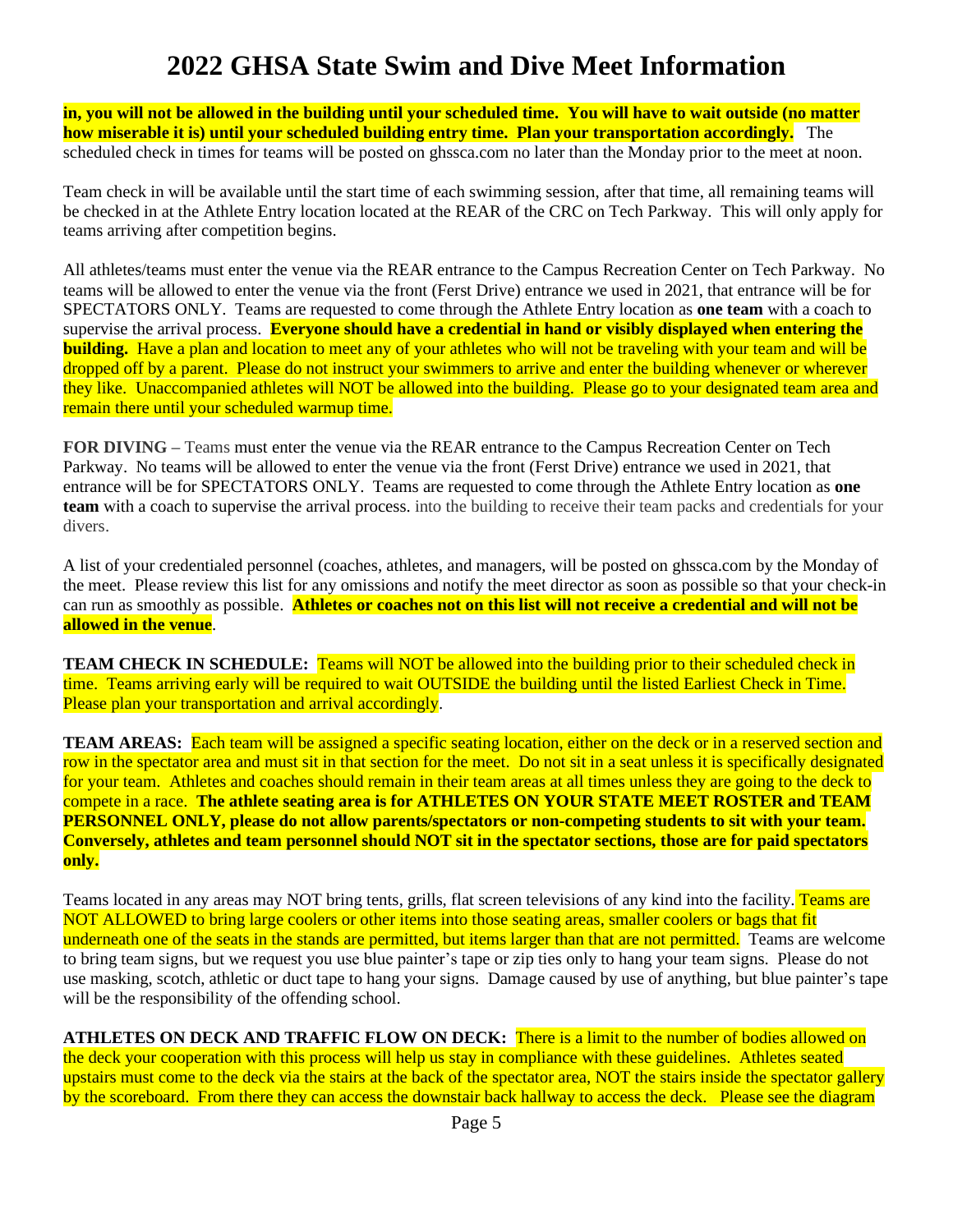below for a visual description of this traffic flow. Once a swimmer's race is done they may warm down in the diving well for a limited amount of time and then must return to their designated team area. Athletes (and coaches) must exit the deck via the doors by the timing room next to the competition pool and then return upstairs via the back stairwell. Athletes (and coaches) should NOT use the stairwell inside the pool area by the scoreboard to go upstairs.

**CREDENTIALS:** Per GHSA rules you will be provided credentials for all of your qualified participants, as well as approved coaches on the GHSA swimming and diving list. Due to facility and deck capacity limits support staff (managers and team trainers) will not be allowed on the deck during competition. Your cooperation with these measures is crucial, as the CRC has very specific capacity limitations for all meets. Teams will be limited to a maximum of five coaches per session. Please help us by limiting the number of coaches you have on deck during competition. . Separate coaches credentials will be provided for deck access only. Teams should make an effort to limit being on the deck while their swimmers are either warming up, competing or warming down. **Relay Alternates will NOT receive credentials to come onto the pool deck unless they will actually be needed to compete.** If you need to "activate" an alternate to swim in the meet you will need to notify meet management ASAP to arrange for a deck credential. All relay alternates must sit in a designated are in the spectator seating gallery upstairs, even if their team area is on the pool deck.

The only individuals allowed on deck will be participants, coaches, meet staff, scheduled meet volunteers and credentialed meet officials. Spectators and non-credentialed students are not allowed on the deck for any reason. Access to the deck will be monitored by meet workers and security. Please help us police this policy. This will allow the swimmers to better access the blocks for their events and should minimize swimmers missing races.Persons caught trying to pass their credential to an unauthorized person will be subject to ejection from the facility and will be referred to the GHSA for disciplinary action.

#### **CERTIFIED COACHES:**

All teams must submit a full roster of their coaching staff to the GHSA by January 19. This list may be submitted via the following link (http://app.ghsa.net): Access to the Coaches Name Submission System is restricted – users must login to the GHSA MIS website (http://app.ghsa.net) To begin, click the Coaches link on the School menu – the coaches list for your school is displayed. As a starting point the coaches appearing in the school directory are loaded.

All coaches must also complete the required GHSA rules clinic and be on the GHSA authorized coaches list or be subject to a fine from the GHSA. A list of approved coaches will be published on ghssca.com and will be mailed to teams prior to the meet. Teams with unauthorized coaches are subject to a \$100 per coach fine for any coaches not meeting this requirement.

**COACH LIMITS AND REQUIREMENTS FOR CREDENTIALS: Teams may only bring a maximum of FIVE coaches to the meet. Teams must declare who these coaches are as part of the entry process via the GHSA MIS Website (**[\(http://app.ghsa.net\)](http://app.ghsa.net/). **You must list your 5 coaches as part of your team roster and "enter" them in the coaches category (there will be a check box along with the other events in the entry interface to complete this task). You may only enter certified coaches, uncertified coaches will be subject to a GHSA fine. Please only list coaches who will actually attend the meet and do your best to limit the number of coaches wherever possible.**

**COACHES MEETING:** The coaches meeting will be done virtually via Zoom Sunday, Jan. 30 at 2 pm. We will send details on the call in mid January (details are listed below). A member of your coaching staff must be present at this meeting. Failure to attend will result in possible fines and/or disciplinary action from the GHSA.

**Topic: 2022 GHSA Swimming & Diving Championship -- Coaches Meeting** Time: Jan 30, 2022 02:00 PM Eastern Time (US and Canada) Join Zoom Meeting <https://us06web.zoom.us/j/85421319080> Meeting ID: 854 2131 9080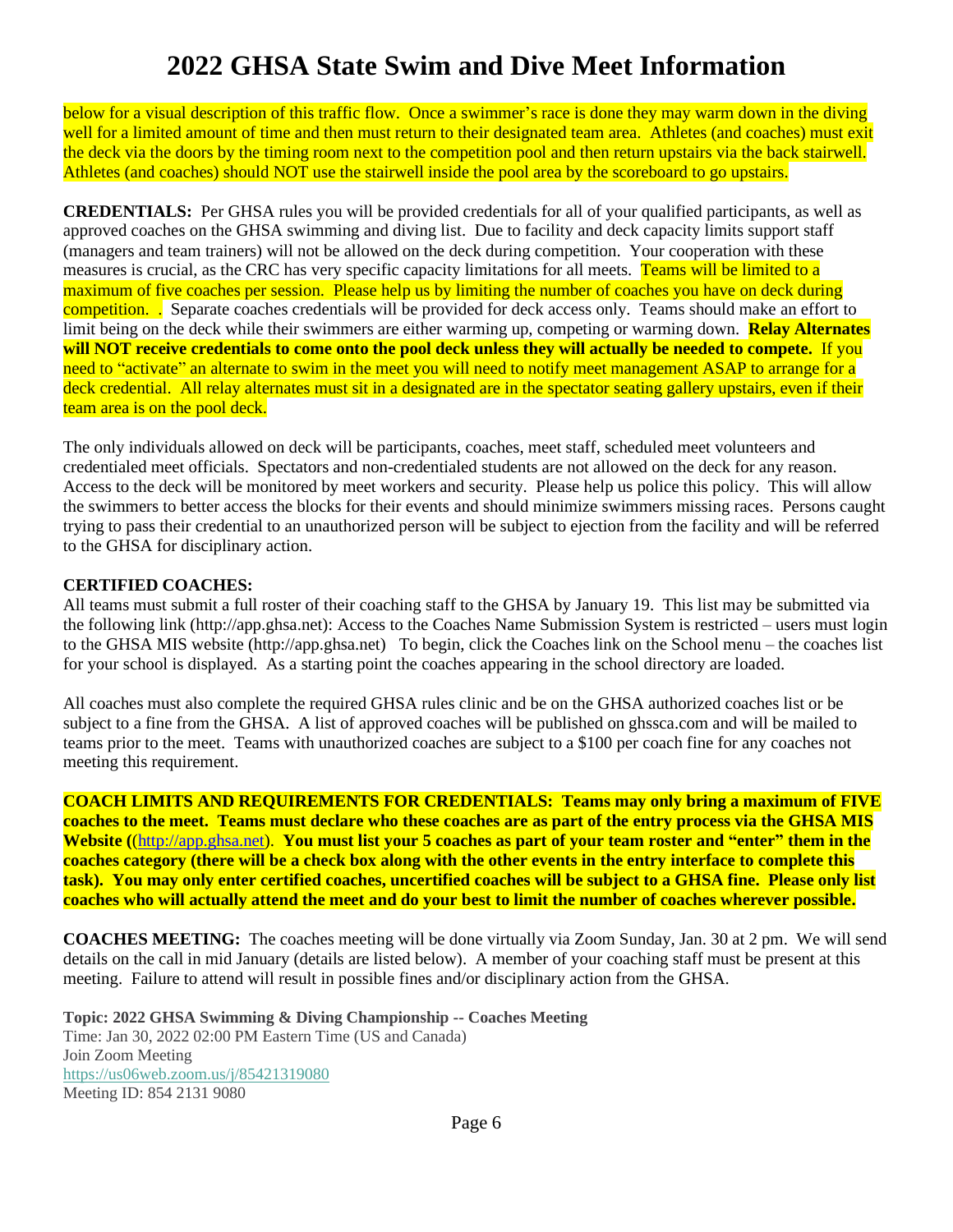#### **PROOF OF PERFORMANCE AND MEET ENTRIES:**

To be eligible to compete in the state meet swimmers and divers must meet the qualifying standard for the event they enter. That time/score must be achieved in a GHSA meet during the 2021 season and must be submitted to as a verified performance. Coaches shall submit all of their Proof of Performances on the Georgia High School Swimming Coaches Association (GHSSCA) web site found at GHSA MIS website [\(http://app.ghsa.net\)](http://app.ghsa.net/). Please refer t[o http://ghsa.net/ghsa](http://ghsa.net/ghsa-constitution-and-laws#swimming)[constitution-and-laws#swimming](http://ghsa.net/ghsa-constitution-and-laws#swimming) of the GHSA "White Book" for full details on the entry and proof of performance process. For questions or concerns about State Meet eligibility and procedures for diving, contact the State Diving Coordinator, Vicky Sanchez Tuymer, [\(GHSA\\_diving@hotmail.com\)](mailto:GHSA_diving@hotmail.com). **The coach must make the actual entry for the swimmer and/or diver to compete in the State Meet on the** GHSA MIS website (http://app.ghsa.net) **Friday, January 28, 2022 at 11:59 p.m.** Late entries will not be accepted for the meet. Once the meet entry deadline has expired changes will NOT be allowed to entries. Please check your entries carefully and print a copy for your records. **FAILURE TO FOLLOW THESE PROCEDURES WILL RESULT IN YOUR SWIMMERS NOT COMPETING IN THE STATE MEET.**

#### **ENTRY LIMITS**

Per NFHS rules governing championship meets athletes are limited to a maximum of 4 events, of which no more than 2 of those events can be individual events. Schools are limited to a maximum of 4 individuals per individual event and 1 relay per relay event.

#### **2022 State Meet Qualifying Standards**

| <b>Boys</b> | Event                      | <b>Girls</b> |
|-------------|----------------------------|--------------|
| 1:51.00     | 200 yard Medley Relay      | 2:07.00      |
| 1:55.00     | 200 yard Freestyle         | 2:07.00      |
| 2:12.00     | 200 yard Individual Medley | 2:24.00      |
| 23.50       | 50 yard Freestyle          | 26.50        |
| 58.00       | 100 yard Butterfly         | 1:05.00      |
| 52.00       | 100 yard Freestyle         | 58.50        |
| 5:20.00     | 500 yard Freestyle         | 5:40.00      |
| 1:40.00     | 200 yard Freestyle Relay   | 1:53.00      |
| 1:00.00     | 100 yard Backstroke        | 1:06.00      |
| 1:07.00     | 100 yard Breaststroke      | 1:15.00      |
| 3:44.00     | 400 yard Freestyle Relay   | 4:12.00      |

#### **DEADLINES:**

Dive - POP Within 1 week of performance Swim - POP Within 1 week of performance Dive - Last POP Friday, January 28 11:00 p.m. Swim - Last POP Friday, January 28 11:00 p.m. Dive - Dive sheet for State Monday, January 31 4:00 p.m. Swim - Actual meet entry Friday, January 28 11:59 p.m. Dive - Changes on State sheet Monday, January 31 4:00 p.m.

**HEAT SHEETS: Teams will receive a limited number of heat sheets in their team packs, we will e mail pdf versions of the heat sheet to teams and will post them on ghssca.com to allow teams to print their own copies for their team and their use.**

**RESULTS:** Results will be posted on deck, upstairs (outside the spectator gallery), and via the Meet Mobile ap.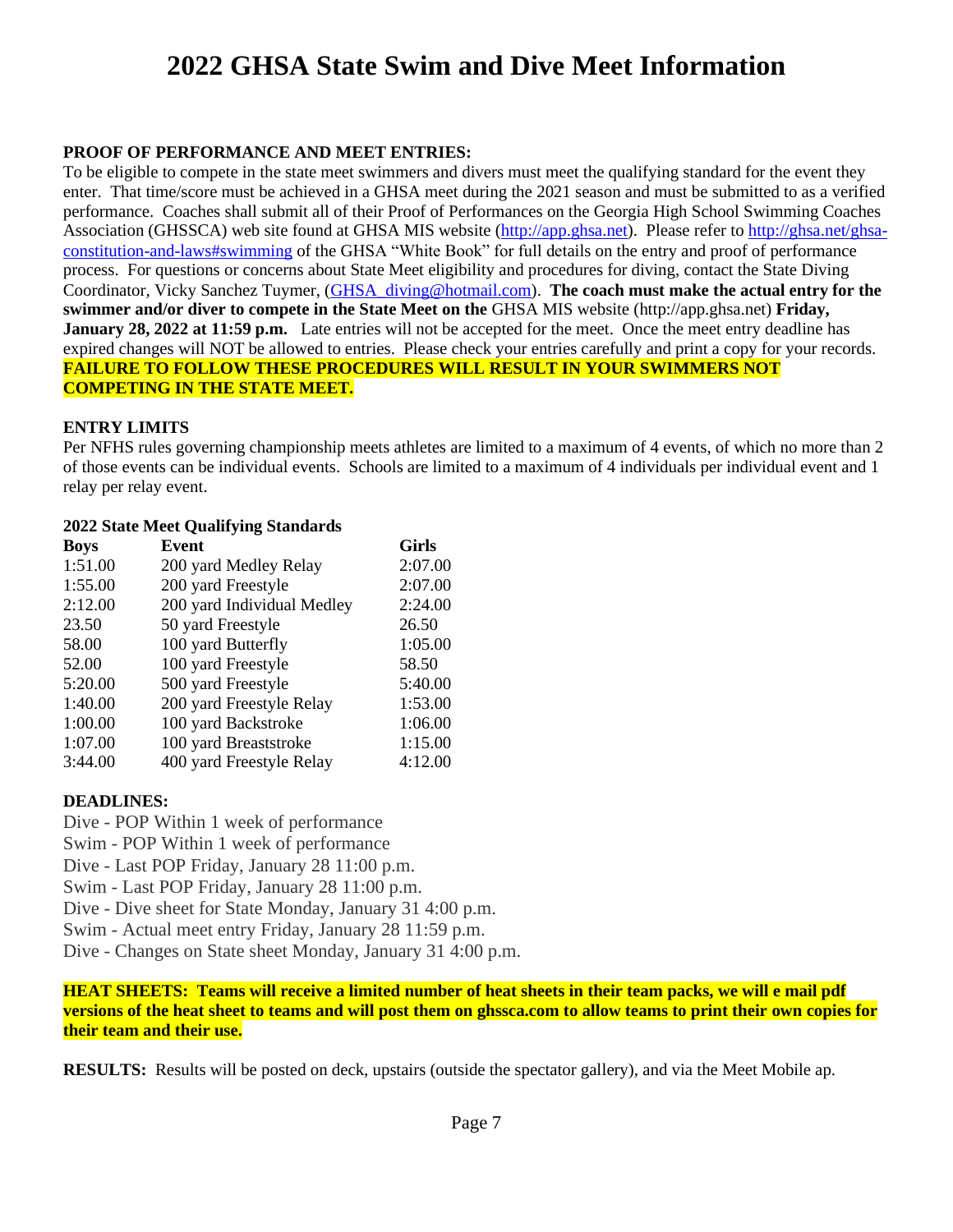**FINALS AND AWARDS:** The top 30 1-5A and 6-7A individuals and relays from each event return for Saturday's finals. Awards will be provided for the top 3 individuals and relays. Awards will be presented immediately after the conclusion of the championship final heat of each event. The fastest 3 times from the top 30 finalists in each scoring division (1-3A, 4-5A, 6A, and 7A will be recognized with individual/relay medals.

**SCORING:** The top 20 places score as follows 24, 21, 20, 19, 18, 17, 16, 15, 14, 13, 11, 9, 8, 7, 6, 5, 4, 3, 2, 1 with double points for relays. Athletes must meet or exceed the qualifying standard in either prelims or finals to be eligible for points. There are scoring divisions for each meet (6A and 7A in the 6-7A session, and 1-3A and 4-5A in the 1-5A session). Teams will score points against teams in their scoring division only. The top 3 male and female teams in each scoring division will be recognized and receive team trophies for their performances.

**ADMISSION:** The cost of admission is \$15 per session. Students not on their team's list of qualified swimmers or team personnel will have to pay the admission and are not allowed on the pool deck.

**ENTRY FEES:** All teams must pay a \$15 per entrant fee. This applies to all swimmers and divers submitted in the meet entry process, this fee includes any listed relay alternates, managers or other team personnel. All fees must be paid on the first day of competition for that team. Teams may pay their fees online at [http://ghssca.com/State\\_Invoice\\_Wizard\\_1.asp.](http://ghssca.com/State_Invoice_Wizard_1.asp) Teams may also give their entry fee check to the check-in table when they get their team pack. One check for each team's entry fees should be made payable to ATLANTA SWIMMING. Fees not paid within 1 week of the conclusion of the state meet are subject to a 100% late fee. Entry fees are non-refundable, unless the meet is not swum.

**VIDEO STREAMING**: Live video streaming coverage of the Swimming Final sessions on Sat., Feb. 5 can be watched on NFHS Network - [http://www.nfhsnetwork.com/associations/ghsa.](http://www.nfhsnetwork.com/associations/ghsa) Day pass subscription rates will apply. DVDs can also be ordered at NFHS Network.

**COACHES AND OFFICIALS HOSPITALITY:** We will have drinks and light snacks available, but that will be the only hospitality provided for coaches and event staff ONLY.

**CONCESSIONS:** Concessions for the meet will be available for this year's meet.

**PARKING -**Please follow these steps carefully, as it will help limit congestion and confusion. A full diagram of Team vehicles will NOT receive free parking passes. Prepaid parking for personal vehicles and SUV's can be purchased in advance of the meet. Additionally, there are a limited number of passes available for purchase for minibuses and passenger vans that do not fit in the prepaid parking deck. Passes for those vehicles must be purchased in advance via the following link <https://gatech.pmreserve.com/> the link will be active about 2 weeks prior to the meet. Vehicles may NOT pay at arrival in the prepaid lots, those vehicles will have to park in the Day of Parking for all personal vehicles and SUV's can be done in the W10 lot, directly adjacent to the CRC, prepaid parking will be available at a link to be listed in January.

Bottom line, plan some extra time to get your athletes to the pool the day of the meet (specifically prelims) as it will be very congested. Teams may not park their team bus in any loading zone and wait until the doors open for your session.

**Parking for SWIMMING AND DIVING – A full parking diagram can be found at State Meet Parking and** [Transportation Map](https://www.google.com/maps/d/edit?mid=1oBMVUfZOlVgD10mJ1Y097NxiaNpgu4FS&usp=sharing) **Parking for this year's meet will be substantially different than in year's past. Georgia Tech has significantly reduced available parking for the meet so please follow the details below carefully.** 

#### **Parking for DIVING ONLY on Thursday Feb. 3 –**

**Parking for Personal Vehicles for Coaches and Spectators -** All personal vehicles (up to the size of an SUV) for Coaches, Athletes and Spectators will park in the W02 lot located at 355 Ferst Drive. Parking at this location is \$2/hour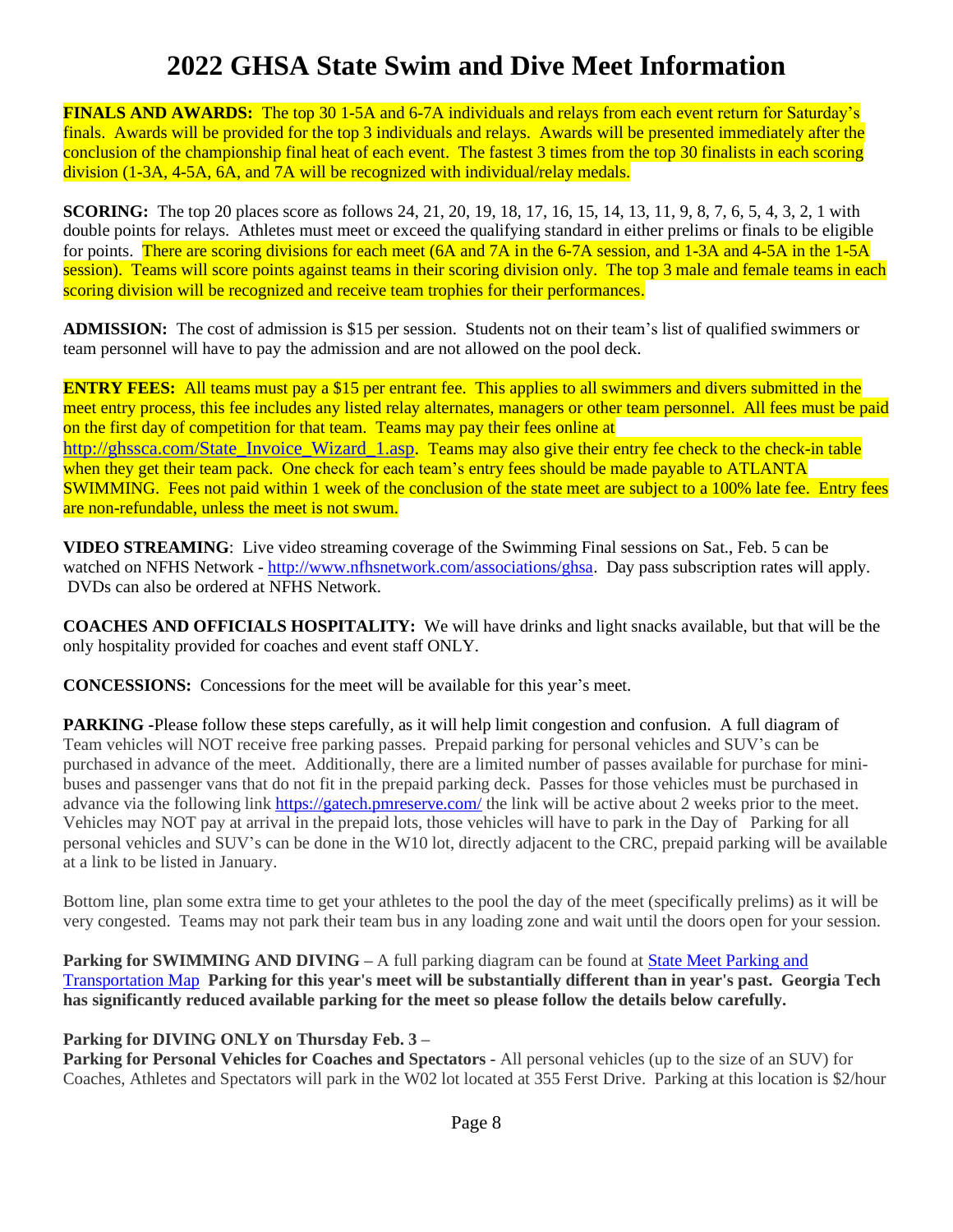with at \$15 per day maximum, however if you leave that parking lot, you will be subject to paying more than the daily maximum as the clock will re-set if and when you re-enter that lot.

**Mini Bus Parking - If you plan on driving a mini bus or van you MUST purchase a parking pass via the Georgia Tech Park Mobile system. <https://gatech.pmreserve.com/>** Parking for these vehicles will take place at the north end of Tech Parkway past back entrance of the CRC. If you park in this location you will still need to enter the venue via the FRONT entrance to the pool. Overflow parking for these vehicles can try Northyards Blvd. as an option. With that in mind, we strongly advise teams to have a driver lined up for those mini buses so that coaches can remain with their athletes. Do NOT park personal vehicles in those spots THEY WILL BE TOWED.

#### **Parking for SWIMMING ONLY on Friday and Saturday, Feb. 4-5 -**

**Prepaid Parking for Personal Vehicles for Teams, Coaches and Spectators - If you are using a personal vehicle (car** or SUV) you will have to use the prepaid parking lots adjacent to the facility lot W10. **To park in this lot you MUST purchase a parking pass via the Georgia Tech Park Mobile system. <https://gatech.pmreserve.com/>** You cannot pay for parking at arrival at this lot the day of the meet. Day of parking and overflow parking will be done at the W22 and W23 lots located at 935 State St. Parking is \$15 per day.

**Mini Bus Parking - If you plan on driving a mini bus or van you MUST purchase a parking pass via the Georgia Tech Park Mobile system. <https://gatech.pmreserve.com/>** Parking for these vehicles will take place at the north end of Tech Parkway past back entrance of the CRC. If you park in this location you will still need to enter the venue via the FRONT entrance to the pool. Overflow parking for these vehicles can try Northyards Blvd. as an option. With that in mind, we strongly advise teams to have a driver lined up for those mini buses so that coaches can remain with their athletes. Do NOT park personal vehicles in those spots THEY WILL BE TOWED.

**Large School Bus Parking** - **Due to construction on Hemphill Ave., there is no available on campus parking for large school buses. YOUR BEST OPTION IS TO HAVE YOUR BUS DROP YOU OFF AND PICK YOU UP ONLY.** Plan to make arrangements to call your driver as competition is getting wrapped up. Please see the schedule above for estimated times for each session. The nearest offsite location to park a bus is on Northyards Dr. and will require a 10+ minute walk to get to the pool (hello Uber).

If you have no other choice and have to park your bus near GT here are your options:

• Limited spots are located at Northyards Blvd. There is no charge for those spots but they are farther from the pool and shuttle service will not be available this year. This location is about a 10 minute walk from the pool. With that in mind, we strongly advise teams to have a driver lined up for those full size team busses so that coaches can remain with their athletes.

**MERCHANDISE:** Team IP will be on site with official championship apparel and swimming related products. If they are unable to be at the event and online option for purchase will be made available. Merchandise will be available on the spectator level of the pool in the classrooms across from concessions.

**PHOTOGRAPHY:** Teams will not be allowed to request a photo credential for the meet. Please remember flash photography in the spectator area is not allowed. The GTAC is equipped with broadcast level lighting, flash photography is not needed. Those failing to comply with this request are subject to removal from the meet.

For the ninth straight year, River Oak Photography is thrilled to provide action photography for the GHSA State Swimming and Diving Championships. Due to COVID-19 precautions, all reservations for photography must be made in advance online at [riveroakphotography.com/reserve-online/ghsa/](https://riveroakphotography.com/reserve-online/ghsa/) . Please contact [orders@riveroakphotography.com](mailto:orders@riveroakphotography.com) with any questions.

**All American Diving Videographers:**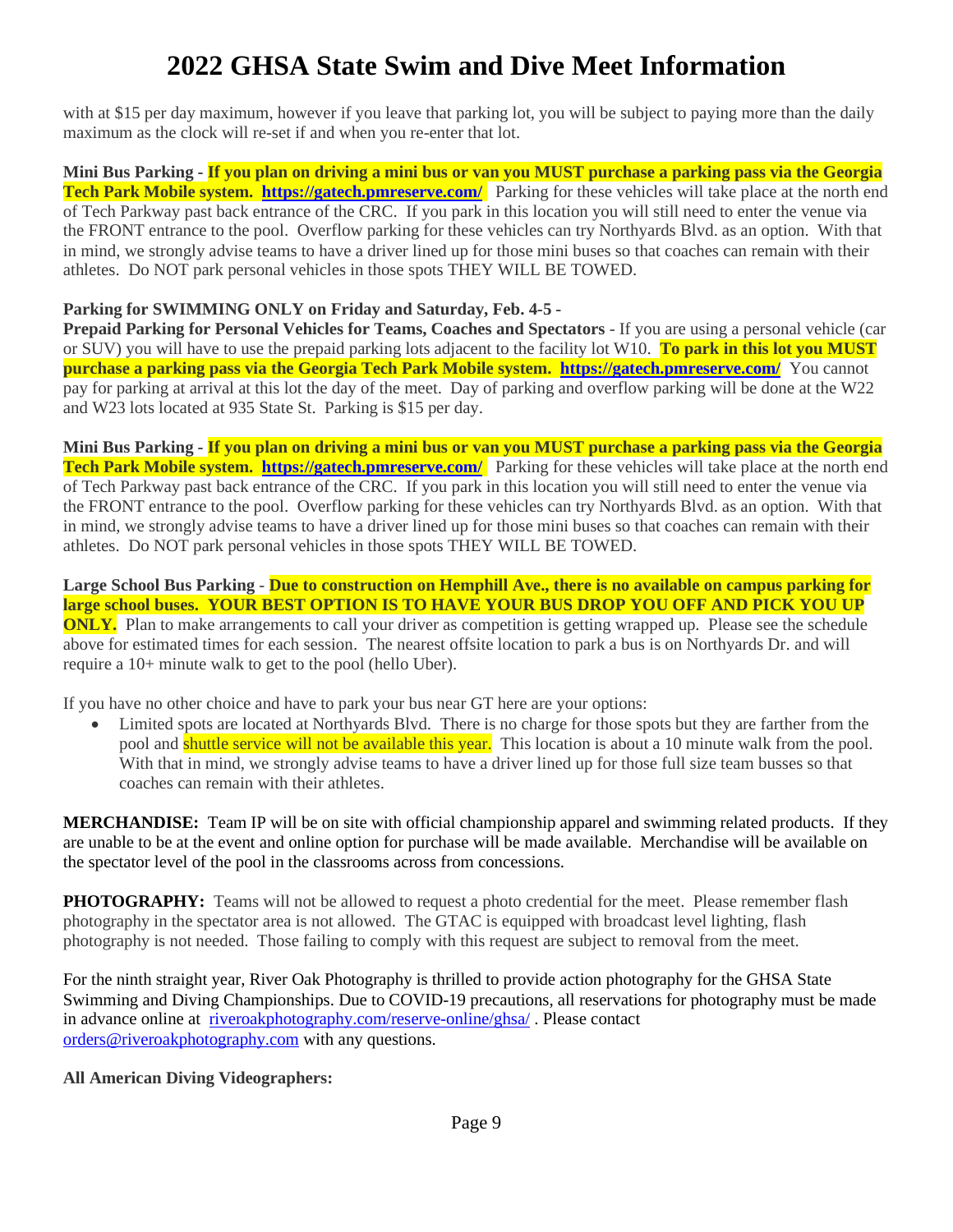Since the meet format for diving is now a 6 dive meet, there is no need for All American videography (that requires 11 dives).

**OFFICIALS –** Only currently approved GHSA officials will be permitted to work the meet. If possible, officials should also be currently USS approved officials in good standing with Georgia Swimming. Officials should report to the facility at least 90 minutes prior to the start of their scheduled session(s). Attire for the meet must include white polo type shirts with your official's association and/or GHSA logo. Please also wear Khaki long pants, white socks and white shoes. Please bring a multi-channel radio for use at the meet. All disqualifications must be reported quickly so the results may be published in a timely manner. Also please bring 2 pens in case you need to make note.

#### **DIRECTIONS:**

#### **DRIVING SOUTH ON I-75/85 INTO ATLANTA:**

The pool is located at the Campus Recreation Center Aquatic Center, 750 Ferst Drive, Atlanta, GA 30318.Take Exit #249D (North Ave.). At the top of the exit ramp, turn right onto North Ave. Cross Techwood Dr. (the first light) and continue on North Ave. to Tech Parkway and make a right. Follow Tech Parkway to the Aquatic Center. Teams may drop swimmers off at the rear entrance to the pool located on Tech Parkway. Spectators should turn right onto Means St. and follow signs to the designated parking areas.

#### **DRIVING NORTH ON I-75/85 INTO ATLANTA:**

The pool is located at the Campus Recreation Center Aquatic Center, 750 Ferst Drive, Atlanta, GA 30318.Take Exit #249D (North Ave.). Take Exit #250 (10th/14th Street). Turn left (west) onto 10th Street at the top of the exit ramp. Continue down 10th Street past Fowler Street and Atlantic Drive, making a left onto State Street. Follow State Street to Ferst Drive. Turn right onto Ferst Drive and continue to the Campus Recreation Center which will be located on your right. Teams should continue to the light at Means Street and go right. From there take your next right onto Tech Parkway. Teams may drop swimmers off at the rear entrance to the pool located on Tech Parkway. Spectators should stay on Ferst Dr. and follow the signs to the designated parking areas.

#### **ACCOMODATIONS:**

**Choice Hotel** is the GHSA's preferred hotel partner. Call the Choice Sports Desk at **877.240.AWAY (2929)** or visit [www.choicesportstravel.com,](http://www.choicesportstravel.com/) click on "Enter Special Rate ID" and enter the code. GHSA Discount Code: **00213510.**

**Georgia Tech Hotel & Conference Center**

800 Spring Street NW, 0.5 miles from GT (404) 347-9440

#### **Courtyard by Marriott – Midtown**

1132 Techwood Drive, 0.8 miles from GT (404) 607-1112

#### **Georgian Terrace**

659 Peachtree Street NE, 0.9 miles from GT (404) 897-1991

#### **Hampton Inn**

244 North Ave NW, 0.6 miles from GT (404) 881-0881

**Regency Suites**

975 West Peachtree Street NW, 0.7 miles from GT

#### (404) 876-5003

#### **Renaissance**

590 West Peachtree Street NW, 0.7 miles from GT (404) 881-6000

#### **Marriott Suites**

35 14th Street NE, 1.1 miles from GT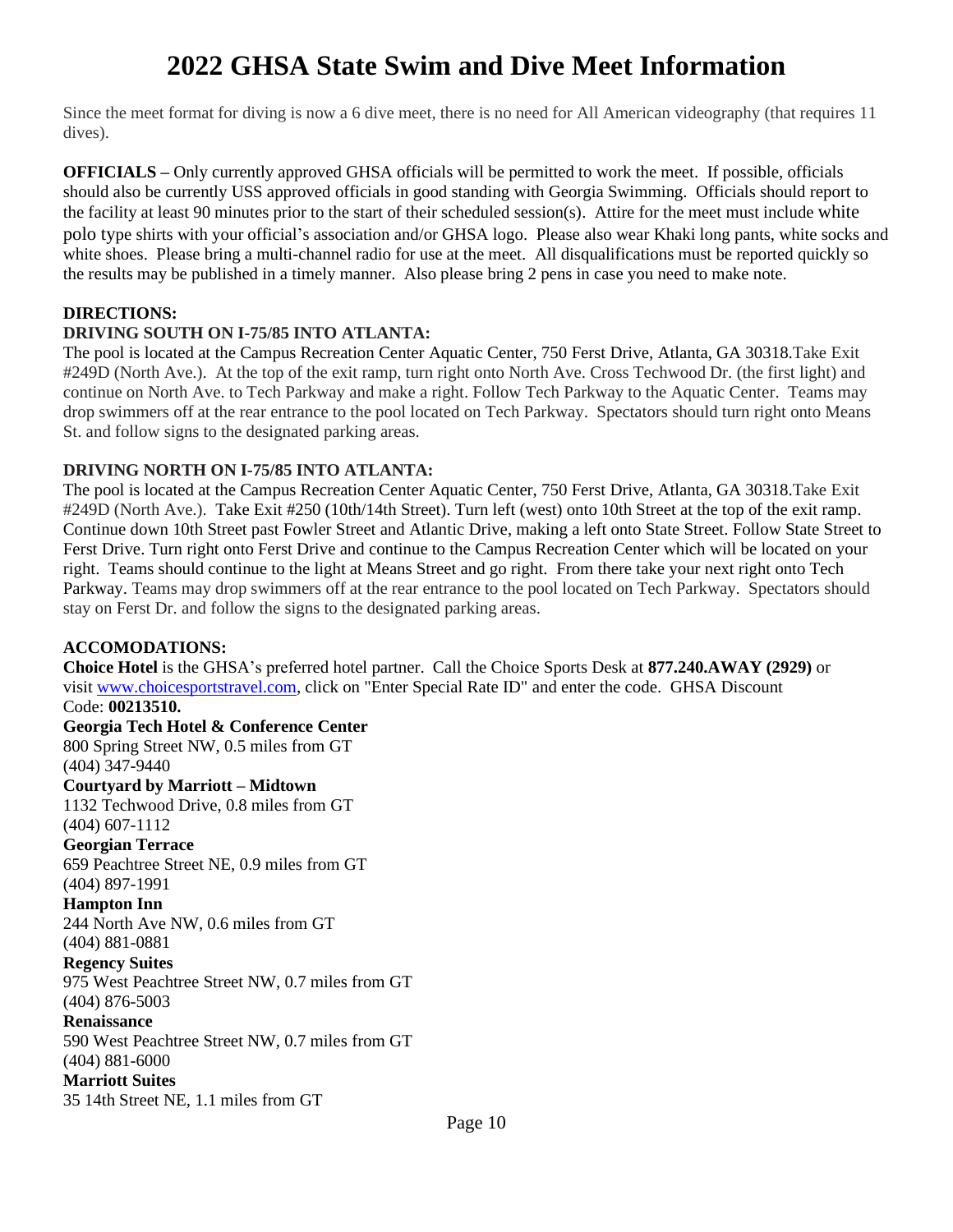(404) 876-8888 **Wyndham Hotel** 160 Spring Street NW, 1.5 miles from GT (404) 873-4800 **Hilton Downtown** 255 Courtland Street NE, 1.4 miles from GT (404) 659-2000 **Holiday Inn Downtown – World Congress Center** 101 Andrew Young Int'l Blvd, 1.2 miles from GT (404) 524-5555 **Holiday Inn Express-**111 Cone Street, NW Atlanta, GA 2.0 Miles from GT 404-524-7000 Ext. 6105 **AmeriSuites** 330 Peachtree Street NE, 1.3 miles from GT (404) 577-1980 **Sheraton Downtown** 165 Courtland Street,, 1.5 miles from GT (404) 659 6500 **Westin Peachtree Plaza** 210 Peachtree Street NW, 1.4 miles from GT (404) 659-1400 **Hyatt Regency** 265 Peachtree Street NE, 1.4 miles from GT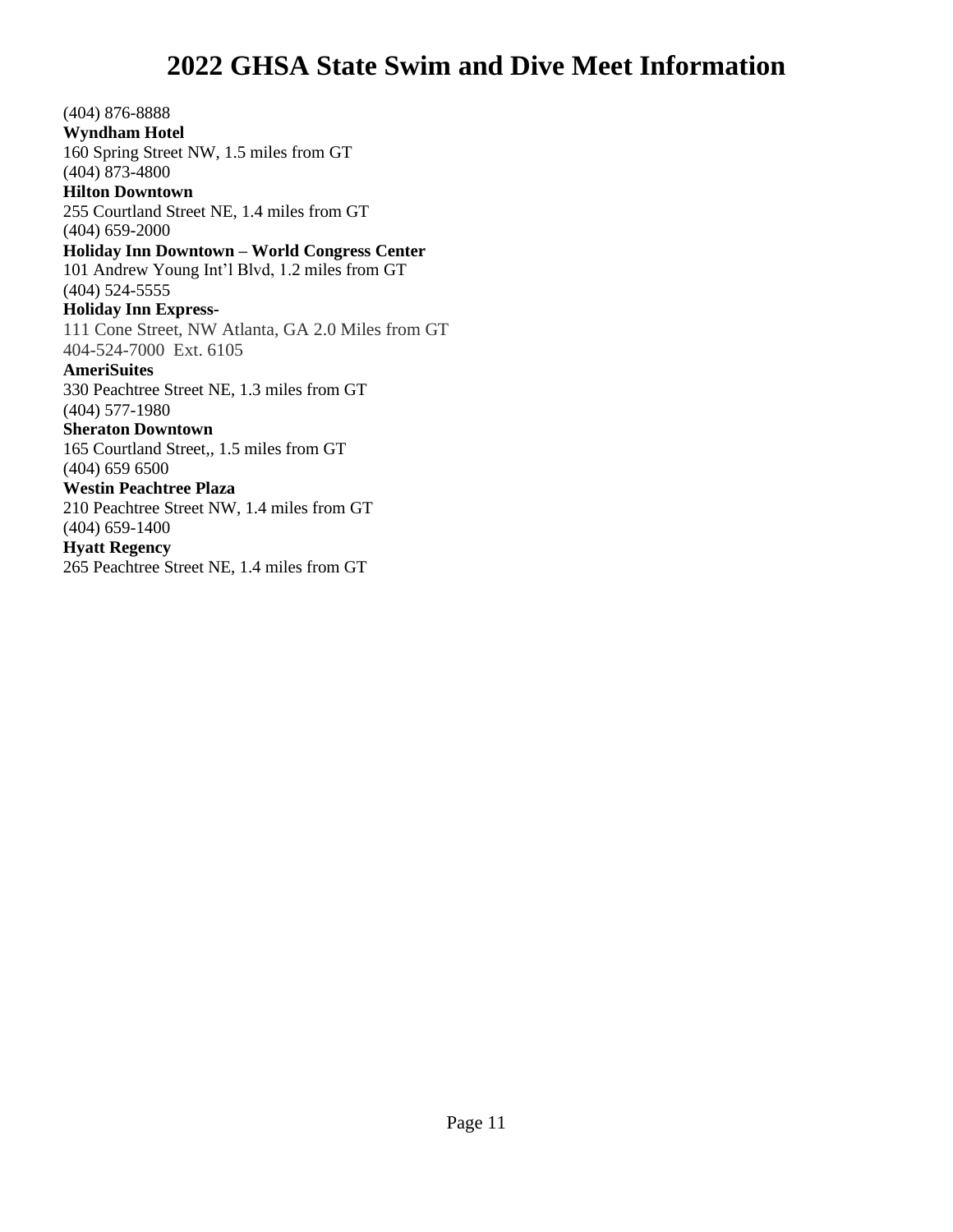

# 2022 GTAC Seating Chart and Traffic Flow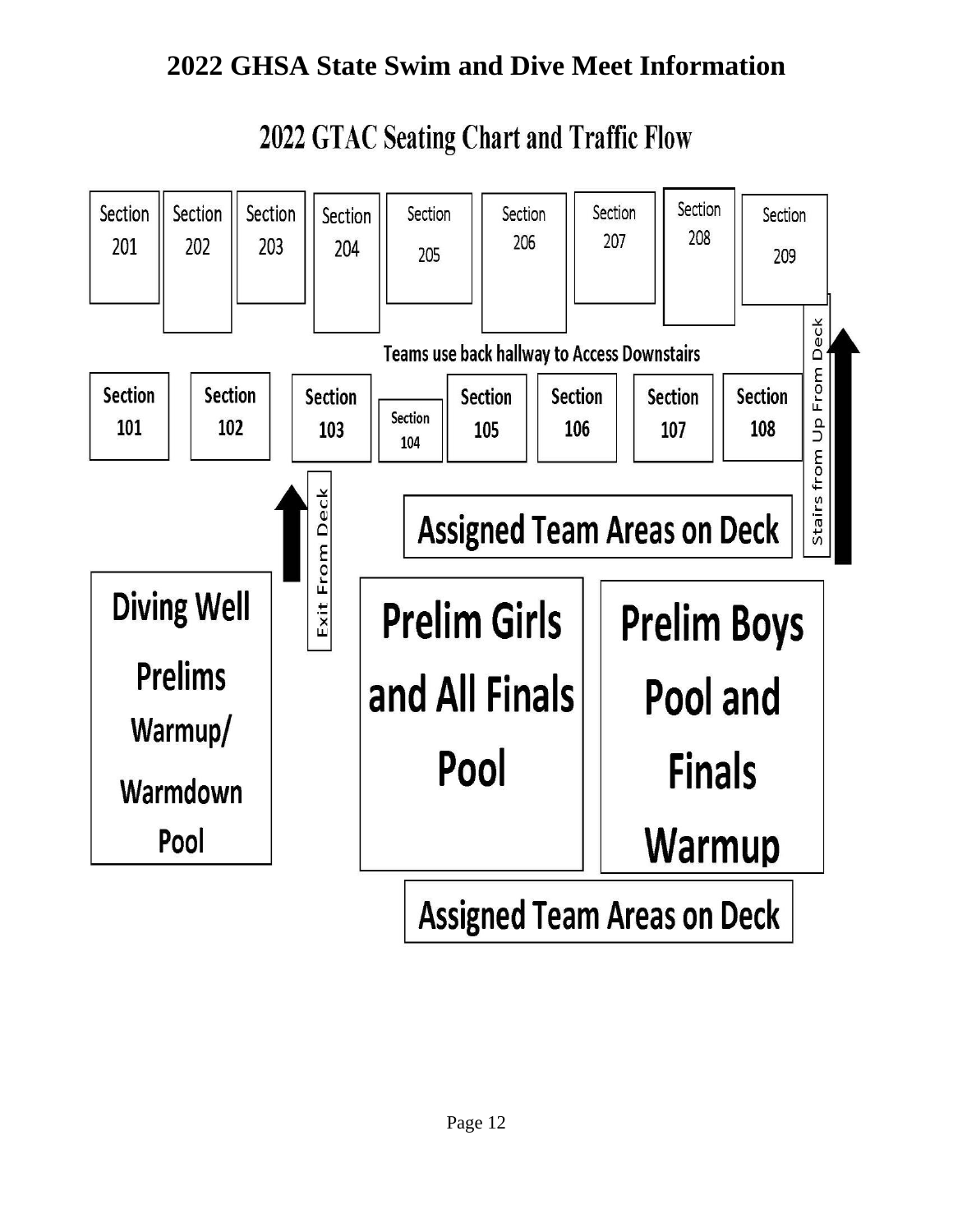# **GHSA 2022 State Meet Parking Diagram**